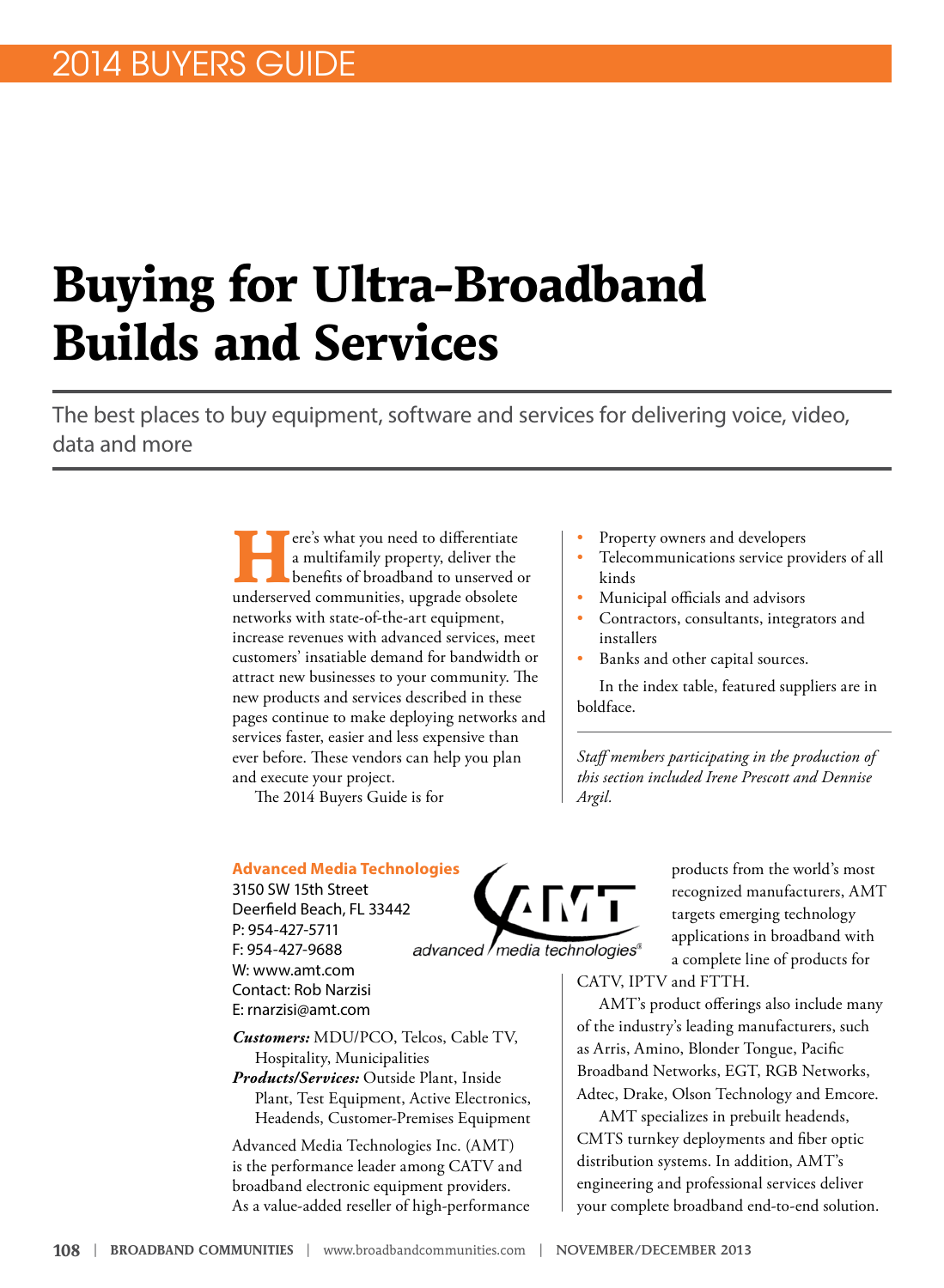|                                                                 | <b>CUSTOMERS</b> |                   |                                                     |              | <b>PRODUCTS AND SERVICES</b> |  |                               |                      |              |                 |                          |                       |                           |              |                     |                 |                                        |                             |
|-----------------------------------------------------------------|------------------|-------------------|-----------------------------------------------------|--------------|------------------------------|--|-------------------------------|----------------------|--------------|-----------------|--------------------------|-----------------------|---------------------------|--------------|---------------------|-----------------|----------------------------------------|-----------------------------|
| <b>COMPANY</b>                                                  | MDU/PCO          | <b>Telcos</b>     | Cable TV                                            | Hospitality  | Municipalities               |  | Voice/Video/Internet Services | <b>Outside Plant</b> | Inside Plant | <b>Wireless</b> | <b>Structured Wiring</b> | <b>Test Equipment</b> | <b>Active Electronics</b> | Software     | Design/Construction | <b>Headends</b> | Training                               | Customer-Premises Equipment |
|                                                                 |                  |                   | $\checkmark$                                        | $\checkmark$ | $\checkmark$                 |  |                               | ✓                    | $\checkmark$ |                 |                          | $\checkmark$          | $\checkmark$              |              |                     | $\checkmark$    |                                        | $\checkmark$                |
| <b>Advanced Media Technologies</b><br><b>AFL</b>                | ✓<br>✓           | $\checkmark$<br>✓ |                                                     | ✓            | ✓                            |  |                               | ✓                    | $\sqrt{}$    | ✓               | $\checkmark$             |                       | ✓                         | ✓            | $\checkmark$        | $\checkmark$    | ✓                                      | $\checkmark$                |
|                                                                 | ✓                |                   | ✓                                                   |              |                              |  |                               |                      |              |                 |                          | ✓                     |                           |              |                     |                 |                                        |                             |
| <b>Anritsu Company</b><br><b>AT&amp;T Connected Communities</b> | ✓                | ✓                 | ✓                                                   | ✓            | ✓                            |  | $\checkmark$                  |                      |              | ✓               |                          | ✓                     |                           | ✓            |                     |                 |                                        |                             |
| <b>ATX Networks</b>                                             | ✓                | ✓                 |                                                     | ✓            | ✓                            |  |                               | ✓                    | ✓            |                 |                          |                       | ✓                         |              |                     | $\checkmark$    |                                        | $\checkmark$                |
| Cablesys                                                        | ✓                | ✓                 | ✓                                                   | $\checkmark$ | ✓                            |  |                               |                      | ✓            |                 | ✓                        |                       |                           |              |                     |                 |                                        |                             |
| <b>Calix</b>                                                    |                  | ✓                 | ✓                                                   |              | ✓                            |  |                               |                      |              |                 |                          |                       | $\checkmark$              |              |                     |                 |                                        | $\checkmark$                |
| Charles Industries Ltd.                                         | ✓                |                   | ✓                                                   |              | ✓                            |  |                               | ✓                    | $\sqrt{}$    |                 |                          |                       |                           | ✓            |                     |                 |                                        | $\checkmark$                |
| Clearfield                                                      | ✓                | ✓                 |                                                     |              | ✓                            |  |                               | ✓                    | $\sqrt{}$    | ✓<br>✓          |                          |                       |                           |              |                     |                 |                                        | $\checkmark$                |
| Comcast                                                         | ✓                | ✓                 | ✓                                                   |              |                              |  | ✓                             |                      |              |                 |                          |                       |                           |              |                     |                 |                                        |                             |
|                                                                 |                  |                   |                                                     |              |                              |  |                               |                      |              |                 |                          |                       |                           |              |                     |                 |                                        |                             |
| Com Net Inc. (CNI) / Independents Fiber Network                 | $\checkmark$     | $\checkmark$      |                                                     |              | ✓                            |  | $\checkmark$                  |                      |              |                 |                          |                       |                           |              |                     |                 |                                        |                             |
| <b>COS Systems</b>                                              |                  | ✓                 | ✓                                                   | $\checkmark$ | $\checkmark$                 |  |                               |                      |              |                 |                          |                       |                           | $\checkmark$ | ✓                   |                 | ✓                                      |                             |
| <b>DrayTek Corp.</b>                                            |                  | ✓                 | ✓                                                   | ✓            |                              |  |                               |                      |              | ✓               |                          |                       |                           |              |                     |                 |                                        | $\checkmark$                |
| <b>Finley Engineering</b>                                       |                  | ✓                 |                                                     |              | ✓                            |  |                               |                      |              |                 |                          |                       |                           |              | ✓                   |                 |                                        |                             |
| <b>Fujitsu Network Communications Inc.</b><br><b>GLDS</b>       |                  | ✓                 | ✓                                                   | ✓            | ✓                            |  |                               | ✓                    | ✓            | ✓               |                          |                       | ✓                         | ✓            | ✓                   | $\checkmark$    | ✓                                      | $\checkmark$                |
|                                                                 | ✓                | ✓                 | ✓                                                   |              | ✓                            |  |                               |                      |              |                 |                          |                       |                           | ✓            |                     |                 |                                        |                             |
| Graybar                                                         |                  | ✓                 | ✓                                                   |              | ✓                            |  |                               | ✓                    | $\sqrt{}$    | ✓               | ✓                        | ✓                     | ✓                         |              |                     |                 |                                        | $\checkmark$                |
| ICC                                                             | ✓                | ✓                 |                                                     | ✓            | ✓                            |  |                               |                      | ✓            |                 | ✓                        |                       |                           |              |                     |                 | ✓                                      |                             |
| <b>Millennium</b>                                               | ✓                | ✓                 | ✓                                                   | ✓            | ✓                            |  |                               | ✓                    | $\sqrt{}$    | ✓               | ✓                        | ✓                     |                           |              |                     |                 | ✓                                      |                             |
| <b>Multicom</b>                                                 |                  | ✓                 | ✓                                                   | ✓            | ✓                            |  | ✓                             | ✓                    | $\sqrt{}$    | ✓               | ✓                        | ✓                     | $\checkmark$              |              | $\checkmark$        | $\checkmark$    | ✓                                      | $\checkmark$                |
| <b>OFS</b>                                                      | ✓                | ✓                 | ✓                                                   |              | ✓                            |  |                               | ✓                    | ✓            | ✓               |                          |                       |                           |              |                     |                 |                                        | $\checkmark$                |
| Pace International                                              | ✓                | ✓                 | ✓                                                   | ✓            |                              |  |                               | ✓                    | $\checkmark$ |                 |                          | ✓                     | ✓                         |              | $\checkmark$        | $\checkmark$    | ✓                                      |                             |
| <b>Power &amp; Tel</b>                                          | ✓                | J                 | $\checkmark$                                        | ✓            | ✓                            |  | ✓                             | ✓                    | ✓            | $\checkmark$    | $\checkmark$             | ✓                     | ✓                         |              |                     | ✓               |                                        | ✓                           |
| <b>Preformed Line Products</b>                                  |                  | ✓                 | ✓                                                   |              | ✓                            |  |                               | ✓                    | ✓            |                 |                          |                       |                           |              |                     |                 |                                        | $\checkmark$                |
| Primex Manufacturing Ltd.                                       | ✓                | ✓                 | ✓                                                   |              |                              |  |                               | ✓                    | ✓            |                 | ✓                        |                       |                           |              |                     |                 |                                        |                             |
| <b>Spot On Networks</b>                                         | ✓                |                   |                                                     | ✓            | ✓                            |  | ✓                             |                      |              | ✓               |                          |                       |                           |              |                     |                 |                                        |                             |
| <b>Sumitomo Electric Lightwave</b>                              | $\checkmark$     |                   | $\checkmark$ $\checkmark$ $\checkmark$ $\checkmark$ |              |                              |  |                               |                      | V V V V      |                 |                          |                       |                           |              |                     |                 | $\checkmark$ $\checkmark$ $\checkmark$ |                             |
| <b>Time Warner Cable</b>                                        | ✓                |                   |                                                     |              |                              |  | ✓                             |                      |              |                 |                          |                       |                           |              |                     |                 |                                        |                             |
| <b>TVC Communications,</b>                                      |                  |                   |                                                     |              |                              |  |                               |                      |              |                 |                          |                       |                           |              |                     |                 |                                        |                             |
| A Division of WESCO Distribution, Inc.                          |                  | $\checkmark$      | $\checkmark$                                        | $\checkmark$ | $\checkmark$                 |  |                               | $\checkmark$         | $\checkmark$ | $\checkmark$    | $\checkmark$             | $\checkmark$          | $\checkmark$              |              | $\checkmark$        | $\checkmark$    | $\checkmark$                           | $\checkmark$                |
| <b>ValuePoint Networks</b>                                      | $\checkmark$     |                   |                                                     | $\checkmark$ | $\checkmark$                 |  |                               |                      |              | ✓               |                          |                       | $\checkmark$              |              |                     |                 |                                        | ✓                           |
| <b>Verizon Enhanced Communities</b>                             | ✓                |                   |                                                     |              |                              |  | $\checkmark$                  |                      |              | ✓               |                          |                       |                           |              |                     |                 |                                        | $\checkmark$                |
| <b>ViewTEQ</b>                                                  | $\checkmark$     |                   | $\checkmark$ $\checkmark$                           | $\checkmark$ |                              |  |                               |                      |              |                 |                          |                       | $\checkmark$              |              |                     | $\checkmark$    |                                        | $\checkmark$                |

#### **AFL**

170 Ridgeview Center Drive Duncan, SC 29334 P: 864-433-0333 F: 864-486-7310 W: www.aflglobal.com Contact: Mike Hess E: sales@aflglobal.com



*Customers:* MDU/PCO, Telcos, Cable TV, Hospitality, Municipalities

*Products/Services:* Outside Plant, Inside Plant, Wireless, Structured Wiring, Test Equipment, Active Electronics, Software, Design/Construction, Headends, Training, Customer-Premises Equipment

AFL provides industry-leading products and services to the communications, broadband, electric utility, enterprise,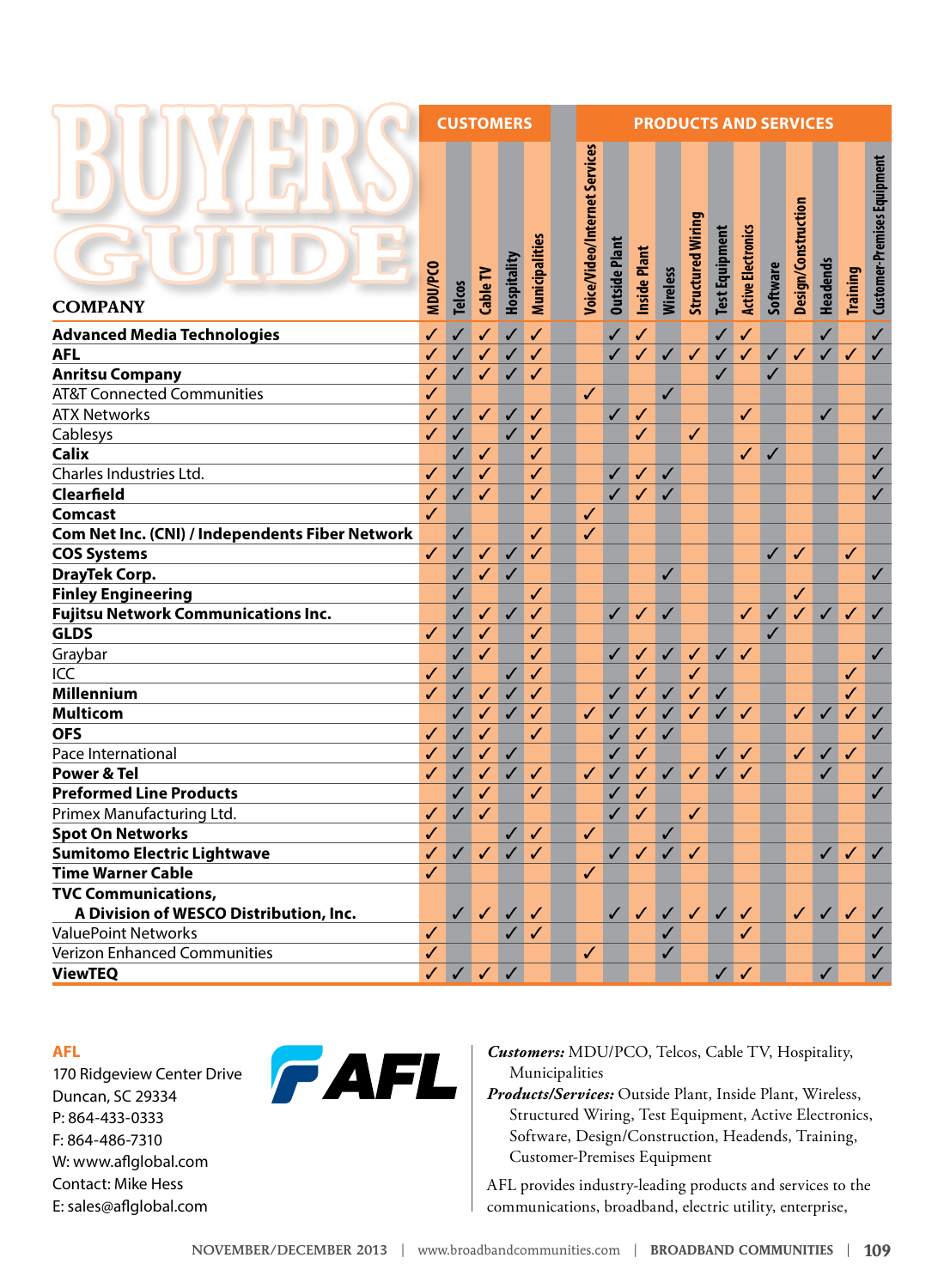mining, nuclear, wireless, renewable and intelligent grid industries, among others. AFL's diverse product portfolio includes fiber optic cable, such as aerial, loose tube and premises; outside-plant equipment, including closures, NIDs and cabinets; connectors and assemblies; fusion splicers and test equipment; education and training. AFL's service portfolio includes market-leading positions with the foremost telecommunications companies supporting both the inside- and outside-plant areas. AFL provides engineering/ program management services, materials acquisition and manufacturing integration, installation services, test, turn-up and maintenance.

Whether you are building, upgrading or expanding a network, AFL provides the most technologically advanced solutions for your networking needs. At AFL, we connect.

#### Anritsu Company

1155 E. Collins Blvd. Richardson, TX 75081 P: 800-267-4878 F: 972-671-1877 W: [www.anritsu.com](http://www.anritsu.com) Contact: Rob Robinson E: [rob.robinson@anritsu.com](mailto:rob.robinson@annitsu.com)



Discover What's Possible<sup>™</sup>

*Customers:* MDU/PCO, Telcos, Cable TV, Hospitality, Municipalities, Transportation *Products/Services:* Test Equipment, Software

Anritsu Company is the American subsidiary of Anritsu Corporation, a global provider of innovative communications test and measurement solutions for more than 110 years. Anritsu provides solutions for existing and next-generation wired and wireless communication systems and operators. Anritsu products include wireless, optical, microwave/RF and digital instruments as well as operations support systems for R&D, manufacturing, installation and maintenance. Anritsu also provides precision microwave/RF components, optical devices and high-speed electrical devices for communications products and systems. With offices throughout the world, Anritsu sells in more than 90 countries and has approximately 4,000 employees.

#### **AT&T Connected Communities**

2180 Lake Blvd. Atlanta, GA P: 404-754-3335 F: 404-829-8818 W: [www.att.com/communities](http://www.att.com/communities) Contact: Thuy Woodall E: [tw5598@att.com](mailto:tw5598@att.com)

*Customers:* MDU/PCO *Products/Services:* Voice/Video/Internet Services, Wireless

AT&T Connected Communities is a specialized division of AT&T dedicated to creating alliances with apartment

ownership and management groups, single-family builders, developers and real estate investment trusts within our 22-state service area. As a leading global provider of highspeed Internet, digital TV, home phone service, and wireless communication services, our mission is to develop reliable technology solutions bringing AT&T's complete offering of the latest communications and entertainment services to your community and residents. Aligning with AT&T Connected Communities, which is backed by a single point of contact, ensures a rewarding marketing partnership and seamless technology deployment while increasing the value of your community.

#### ATX Networks

1-501 Clements Rd. W Ajax, ON L1S 7H4 P: 814-502-5409 F: 905-427-1964 W: [www.atxnetworks.com](http://www.atxnetworks.com) Contact: Tim Buck E: [tbuck@atxnetworks.com](mailto:tbuck@atxnetworks.com)

*Customers:* MDU/PCO, Telcos, Cable TV, Hospitality, Municipalities

*Products/Services:* Outside Plant, Inside Plant, Active Electronics, Headends, Customer-Premises Equipment

ATX Networks is a global manufacturer of digital video products, including encoding and transcoding, EPG/stored/ live content streaming, bulk content transition, multichannel encoding, RF and optical transmission, RF filters, transmitters/ receivers, headend and MDU amplifiers, node segmentation, node/amp upgrades, monitor/control equipment, pads/EQs, drop amps, digital voice switches and connectors.

#### Cablesys

2100 East Valencia Drive, Unit D Fullerton, CA 92831 P: 800-555-7176 F: 562-356-3200 W: [www.cablesys.com](http://www.cablesys.com) E: [cs@cablesys.com](mailto:cs@cablesys.com)

*Customers:* MDU/PCO, Telcos, Hospitality, Municipalities, Data Centers, Enterprises, Military and Government Buildings, Educational Institutions, Medical Facilities *Products/Services:* Inside Plant, Structured Wiring

Founded in 1997, Cablesys is a registered ISO 9001:2008 manufacturer for cable and connectivity solutions. We pride ourselves on quality and exceptional customer service. From inception, Cablesys engineers have always worked alongside our customers to explore all possible solutions. This paves the way so that we can always provide the most cutting-edge products in the data communications industry. Since then, we have been able to deliver unsurpassed technical service and products for a great value. Our friendly, diligent professionals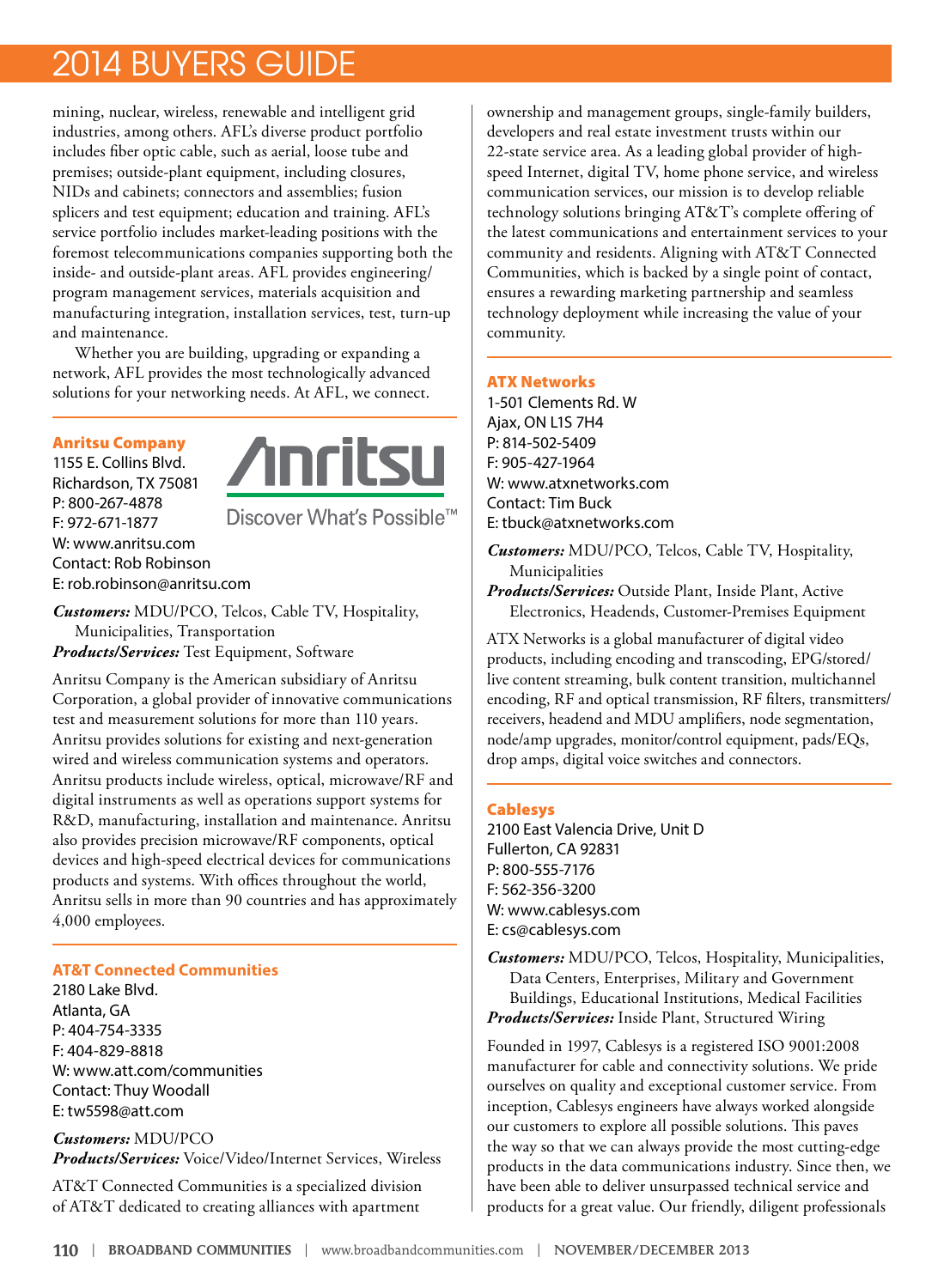are available to provide you with support and assistance for all your connectivity needs.

Cablesys also offers a broad selection of product categories with a large inventory available at your fingertips. Along with our vast inventory, we are able to provide you with all of your custom cabling and labeling needs. As we grow, we will continue to expand our product portfolio with the latest innovations to stay in front of the technology curve. This way, the most progressive products are always easily and quickly accessible by you.

#### **Calix**

1035 N McDowell Blvd. Petaluma, CA 94954 P: 707-766-3000 F: 707-283-3100 W: [www.calix.com](http://www.calix.com) Contact: Dave Russell E: [dave.russell@calix.com](mailto:dave.russell@calix.com)



*Customers:* Telcos, Cable TV, Municipalities *Products/Services:* Active Electronics, Software, Customer-Premises Equipment

Calix is a global leader in access innovation. Its Unified Access portfolio of broadband access systems and software enables network and business transformation for communications service providers worldwide, allowing them to become the broadband service providers of choice to their subscribers. Visit [www.calix.com](http://www.calix.com) for more information.

#### Charles Industries Ltd.

5600 Apollo Dr. Rolling Meadows, IL 60008 P: 847-806-6300 F: 847-806-6231 W: [www.charlesindustries.com](http://www.charlesindustries.com) Contact: Brad Wackerlin E: [mktserv@charlesindustries.com](mailto:mktserv@charlesindustries.com)

*Customers:* MDU/PCO, Telcos, Cable TV, Municipalities *Products/Services:* Outside Plant, Inside Plant, Wireless, Customer-Premises Equipment

Charles Industries has provided the telecommunications, broadband and utilities markets with nonmetallic distribution pedestals since 1968, and began offering fiber optic solutions in 2001 with the introduction of the industry's first nonmetallic fiber distribution pedestal. Today, Charles' outside-plant product lines include passive optical enclosures, including nonmetallic buried distribution pedestals and housings, belowgrade and grade-level enclosures and a multitude of cabinet enclosure solutions to accommodate virtually every fiber type (ribbon, loose buffer tube or central core tube), distribution method (mechanical splice, fusion splice or preconnectorized) and FTTx deployment architecture. In addition, Charles offers an expansive line of active electronic enclosures for wireless backhaul, site support, small cell, base transceiver station

and DAS applications. Charles was named to **BROADBAND Communities**' "FTTH Top 100 Companies" and "Top 100 MDU Technology Providers" lists in 2013.

#### **Clearfield Inc.**

5480 Nathan Lane Plymouth, MN 55442 P: 763-476-6866 F: 763-475-8457 W: [www.clearfieldconnection.com](http://www.clearfieldconnection.com) Contact: Johnny Hill E: [sales@clfd.net](mailto:sales@clfd.net)



*Customers:* MDU/PCO, Telcos, Cable TV, Municipalities, Military-Government

*Products/Services:* Outside Plant, Inside Plant, Wireless, Customer-Premises Equipment

No matter whether you're delivering fiber to the home, business or cell site, Clearfield will lower your cost of broadband deployment. With its FieldSmart fiber management platform, CraftSmart OSP fiber enclosures and FieldShield microduct and pushable fiber system, Clearfield sets the standard for fiber performance and lowers the cost of broadband deployment. FieldSmart is the industry's only fiber management platform to be designed around a single architecture, the Clearview Cassette and xPAK. It supports a wide range of panel and cabinet configurations and pushable fiber technologies that integrate with Clearfield's Clearview Cassette and xPAK. Passive optical components are integrated within the FieldSmart architecture for user-defined split ratios and optimal resolution of fiber exhaust. CraftSmart is the industry's only field enclosure system optimized for fiber deployment. Clearfield's FiberDeep fiber patch cords guarantee performance at .2dB insertion loss. NASDAQ: CLFD

#### **Comcast**

1701 John F. Kennedy Blvd. comcast Philadelphia, PA 19103 P: 215-866-8171 W: [www.comcast.com/xfinity](http://www.comcast.com/xfinity) Contact: Mike Slovin E: [Michael\\_Slovin@cable.comcast.com](mailto:Michael_Slovin@cable.comcast.com)

*Customers:* MDU/PCO *Products/Services:* Voice/Video/Internet Services

XFINITY from Comcast provides residents with TV, Internet and voice services that work together so they can access and enjoy everything they love anytime, anywhere and any way they want. With Comcast's digital platform and continued innovation, properties are ready for advanced services now and in the future – making them more appealing to techsavvy residents.

An interactive TV experience that gives residents instant access to all of their entertainment is the X1 Platform from XFINITY. It delivers integrated search results across live TV,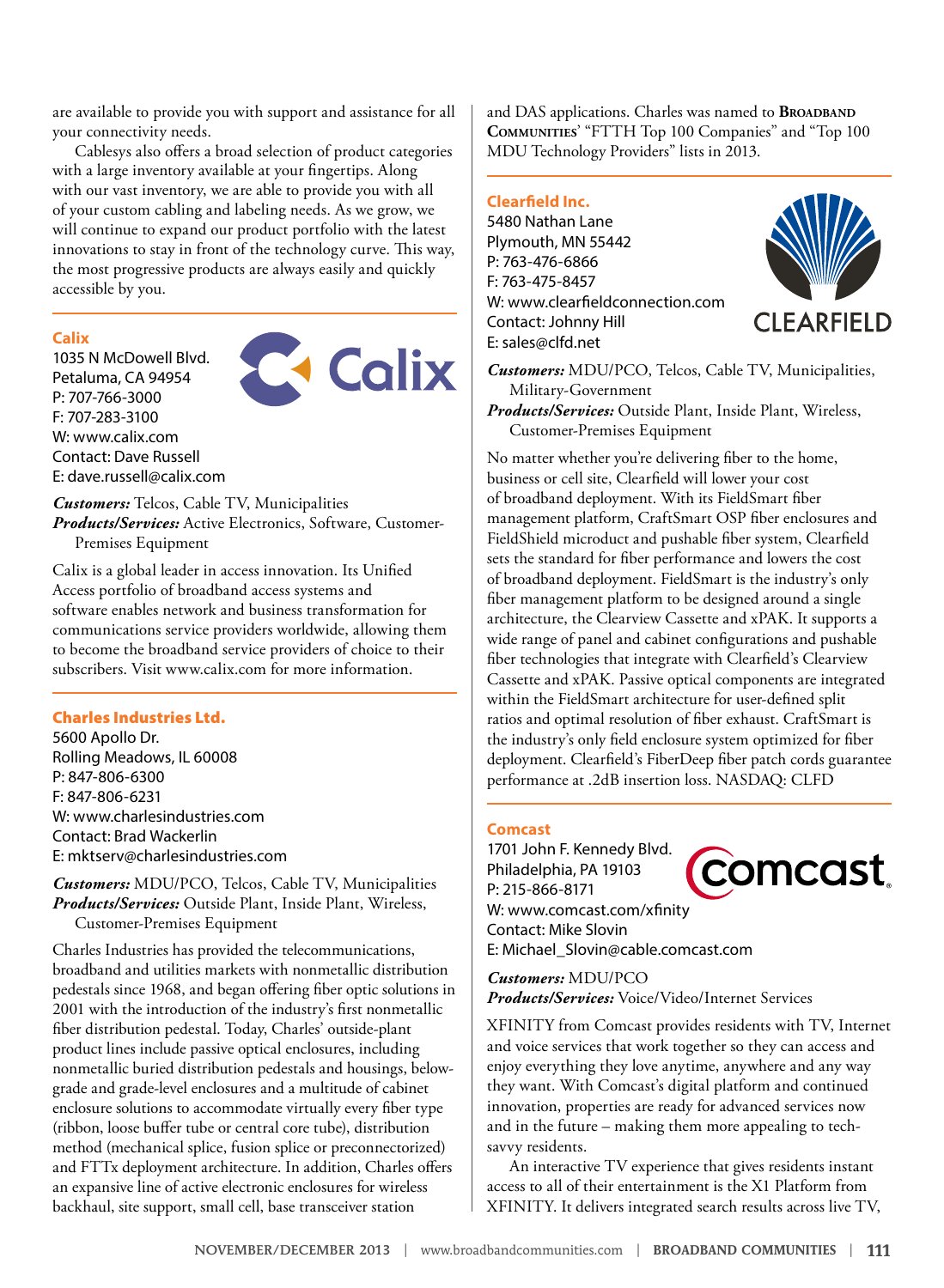XFINITY On Demand and DVR, in addition to personalized recommendations and apps such as Facebook and Pandora.

The X1 Platform, which is currently rolling out across the Comcast footprint, incorporates IP technology using cloud servers on Comcast's network that allow Comcast to integrate interactive, customized apps and social media features with traditional video services.

#### Com Net Inc. (CNI) / Independents Fiber Network

13888 County Rd. 25A Wapakoneta, OH 45895 P: 855-226-6638 F: 419-739-3154 W: [www.cniteam.com](http://www.cniteam.com); [www.ifnetwork.biz](http://www.ifnetwork.biz) Contact: Tim Berelsman E: [sales@cniteam.om](mailto:sales@cniteam.om)

- *Customers:* Telcos, Municipalities, B2B Market, Multisite Businesses
- *Products/Services:* Voice/Video/Internet Services, Transport, Network Management



CNI was established in 1993 through a collaboration of 15 independent local exchange companies (ILECs) across Ohio. Currently, CNI has an ownership base of 21 ILECs and one electrical cooperative. CNI was established to help local service providers deliver quality voice, video and data services to their subscriber bases. Independents Fiber Network, a wholly owned subsidiary of CNI, was established in 2003 to provide Ethernet-over-fiber transport solutions to our customers and businesses for powering next-generation voice, video and data services. Both entities are Ohio-based companies and give our customers peace of mind knowing the services they receive are monitored by our 24/7/365 network operation center and supported by our 24/7/365 call center. Today, our services extend well beyond our local partners to serve customers and businesses through our national and international reach.

#### COS Systems

16 Coddington Wharf #2 Newport, RI 02840 P: 617-274-8171 F: 401-849-3870 W: [www.cossystems.com](http://www.cossystems.com) Contact: Ron Corriveau E: [ron.corriveau@cossystems.com](mailto:ron.corriveau@cossystems.com)



*Customers:* MDU/PCO, Telcos, Cable TV, Hospitality, Municipalities, Real Estate Developers *Products/Services:* Software, Design/Construction, Training

From planning to managing, COS captures fiber ROI. COS enables profitable fiber networks and boosts economic development, quality of life and access to the global economy for all communities.

Until now, fiber deployments were constricted by besteffort estimates and assumptions. Now COS delivers tools for optimal ROI and real-time customer demand and supports planning, design and service professionals.

Eliminate any doubts. Drive profitable fiber network deployments with real revenue data. COS enables gigabit growth in your community with tools to

- Discover demand for fiber.
- Design networks for optimal ROI.
- Deploy with subscriber backing.

Prepare for 50+ years of economic growth. Give generations of your citizens the cutting-edge fiber infrastructure advantage.

Eradicate assumptions and speculation. See for yourself how COS delivers the key to gigabit growth. Learn more at [www.COSsystems.com](http://www.COSsystems.com) 

#### **DrayTek Corp.**

No. 26, Fushing Rd., Hukou Hsinchu Industrial Park Hsinchu, Taiwan 303 P: 886-3-5972727 Ext 622 F: 886-3-5972121 W: [www.draytek.com](http://www.draytek.com) Contact: Julia Su E: [jsu@draytek.com](mailto:jsu@draytek.com)



*Customers:* Telcos, Cable TV, Hospitality, Small and Medium Business

*Products/Services:* Wireless, Customer-Premises Equipment

DrayTek, established in 1997 by a group of talented engineers, is now a world-leading supplier of state-of-the-art networking solutions. We have migrated from the leading provider of remote access solutions to the customized networking solutions for diverse local markets around the world. At present, DrayTek's solutions range from enterprise-level firewalls, mission-critical VPN/VoIP facilities for SOHO businesses, various xDSL/broadband CPE, to prospective telecommunications products and TR-069 central management solutions (e.g. VigorACS SI) that can meet the market trend and go above and beyond customers' expectations.

Our success comes from the way we build our brand. For us, DrayTek is not only a brand name but also a commitment to quality and service.

#### **Finley Engineering**

5353 Wayzata Blvd. #202 Minneapolis, MN 55416 P: 952-582-2912 W: [www.fecinc.com](http://www.fecinc.com) Contact: Barb Ostrander E: [b.ostrander@fecinc.com](mailto:b.ostrander@fecinc.com)

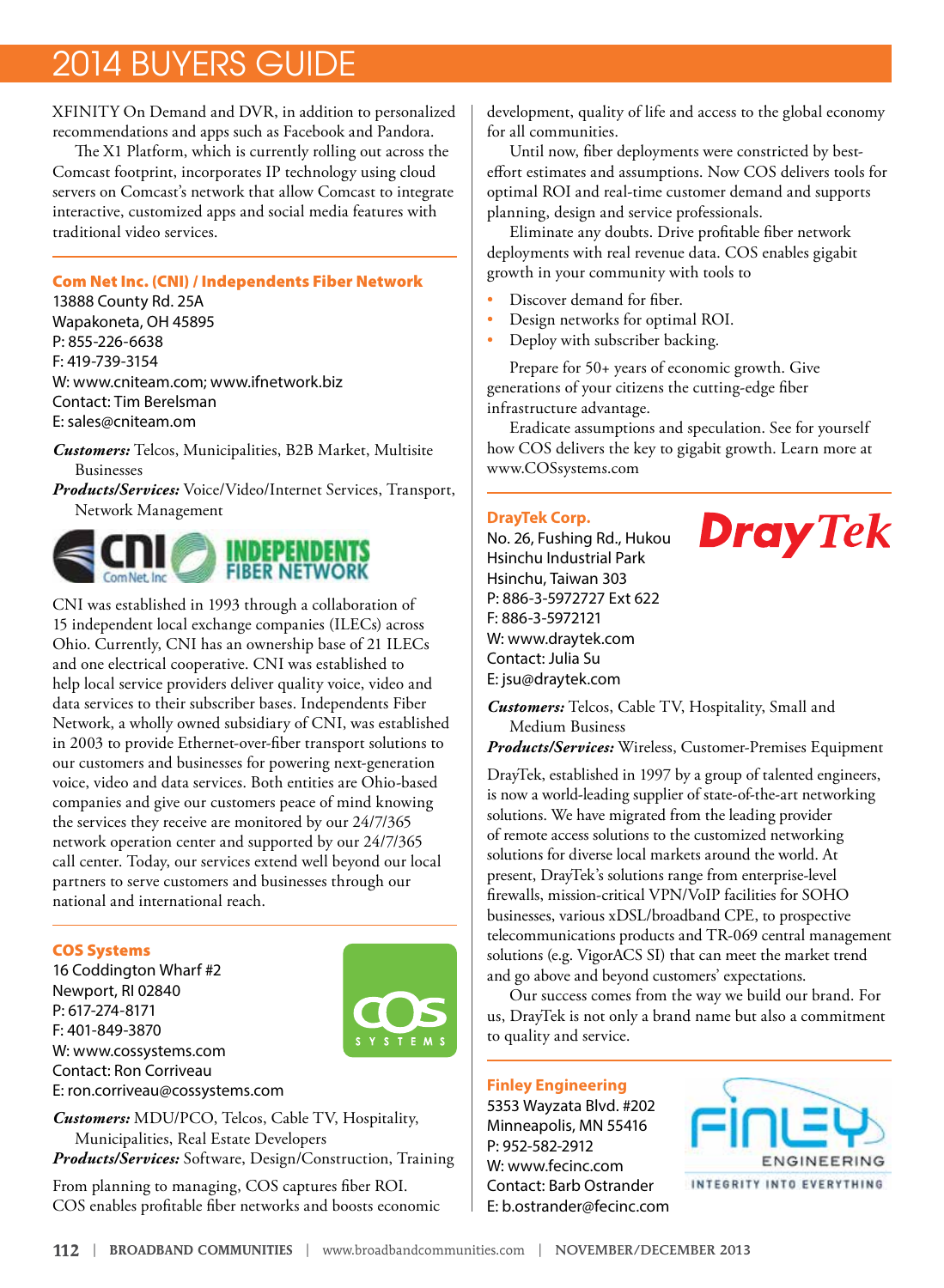#### *Customers:* Telcos, Municipalities *Products/Services:* Design/Construction

At Finley Engineering, we are acutely aware of the demand for fiber networks and the opportunity these networks bring to communities of all sizes. Our goal is to work with organizations that have the passion for providing their end users with fiber connections to improve their quality of life and economic opportunities. We specialize in end-to-end engineering consulting for telecommunications, broadband, wireless, cable television and electric power transmission and distribution networks, as well as project management, five-year strategic planning, right-of-way and land services. Finley develops specific design criteria for clients' projects and follows through with detailed designs, construction documents, contracts, contract administration and materials lists. Once a project is underway, Finley can provide construction observation and project management. Finley has completed nearly 20,000 miles of FTTH projects and 100,000 homes with fiber. Founded in 1953, Finley Engineering Company is one of the largest telecom network design companies in the United States.

#### **Fujitsu Network Communications Inc.**

2801 Telecom Parkway Richardson, TX 75082 P: 888-FNC-PROD F: 972-479-6941 W: [www.fujitsu.com/us/services/telecom/](http://www.fujitsu.com/us/services/telecom/) Contact: Aubree Lambright E: [fncinsidesales@fnc.fujitsu.com](mailto:fncinsidesales@fnc.fujitsu.com)

*Customers:* Telcos, Cable TV, Hospitality, Municipalities, Research and Education, Health Care Providers, Transportation, Utilities, State Governments

*Products/Services:* Outside Plant, Inside Plant, Wireless, Active Electronics, Software, Design/Construction, Headends, Training, Customer-Premises Equipment

Fujitsu Network Communications Inc., headquartered in Richardson, Texas, has built communications networks for more than 30 years. We bring the power of information and communications technology (ICT) to communities, state and federal governments, utilities, large enterprises and major global service providers. Our expertise touches the lives of millions and enhances the technological vitality of communities.

Customers have long relied on Fujitsu as a trusted partner as they expand, modernize or build new fiber networks. We are experts in sourcing best-of-breed equipment, managing complex multivendor deployments and providing a complete suite of network integration services. We take a consultative approach to establish a communications baseline and then to analyze, create and implement a custom solution for your unique requirements. Then we collaborate with you to design, implement and manage your communications network so that you achieve the necessary communications infrastructure to help your community grow economically now and for years to come.

#### GLDS

5954 Priestly Dr. Carlsbad, CA 92008 P: 760-602-1900 F: 760-602-1928 W: [www.glds.com](http://www.glds.com) Contact: Sandi Kruger E: [sandi@glds.com](mailto:sandi@glds.com)



*Customers:* MDU/PCO, Telcos, Cable TV, Municipalities *Products/Services:* Software

A **Broadband Communities** FTTH Top 100 company, GLDS sets a new standard for cable billing and subscriber management software. WinCable's client/server architecture, attractive Windows design and robust SQL database provide optimal features, benefits and value.

FTTH, IPTV, digital and analog set-top boxes, conditional access satellite receivers, cable modems, VoD and VoIP can all be managed directly from the WinCable billing system. GLDS also offers a mobile app for field-based workforce management as well as telephone and Web-based customer self-care.

WinCable

- Is designed for the requirements of private, franchised and municipal broadband.
- Has exclusive address-based features.
- Offers full support for interdiction, FTTH, digital, IPTV, VoIP and more.
- Provides landlord/tenant billing options.
- Is available as a low-cost stand-alone or cloud-based solution.

Serving small and mid-sized operators, GLDS has implemented its solutions for more than 400 broadband systems in 49 states and 44 countries. For more information, contact GLDS Sales at 800-882-7950 or visit [www.glds.com](http://www.glds.com/).

#### **Graybar**

34 N. Meramel Ave. Saint Louis, MO 63105 P: 704-398-6211 F: 704-392-4528 W: [www.graybar.com](http://www.graybar.com) Contact: Heather Delz E: [heather.delz@graybar.com](mailto:heather.delz@graybar.com)

*Customers:* Telcos, Cable TV, Municipalities

*Products/Services:* Outside Plant, Inside Plant, Wireless, Structured Wiring, Test Equipment, Active Electronics, Customer-Premises Equipment

Graybar, a Fortune 500 company, specializes in supplychain management services and is a leading North American distributor of components, equipment and materials for the electrical, communications, data networking, industrial and utility industries. With net sales of \$5.4 billion in 2012, Graybar employs approximately 7,400 people at more than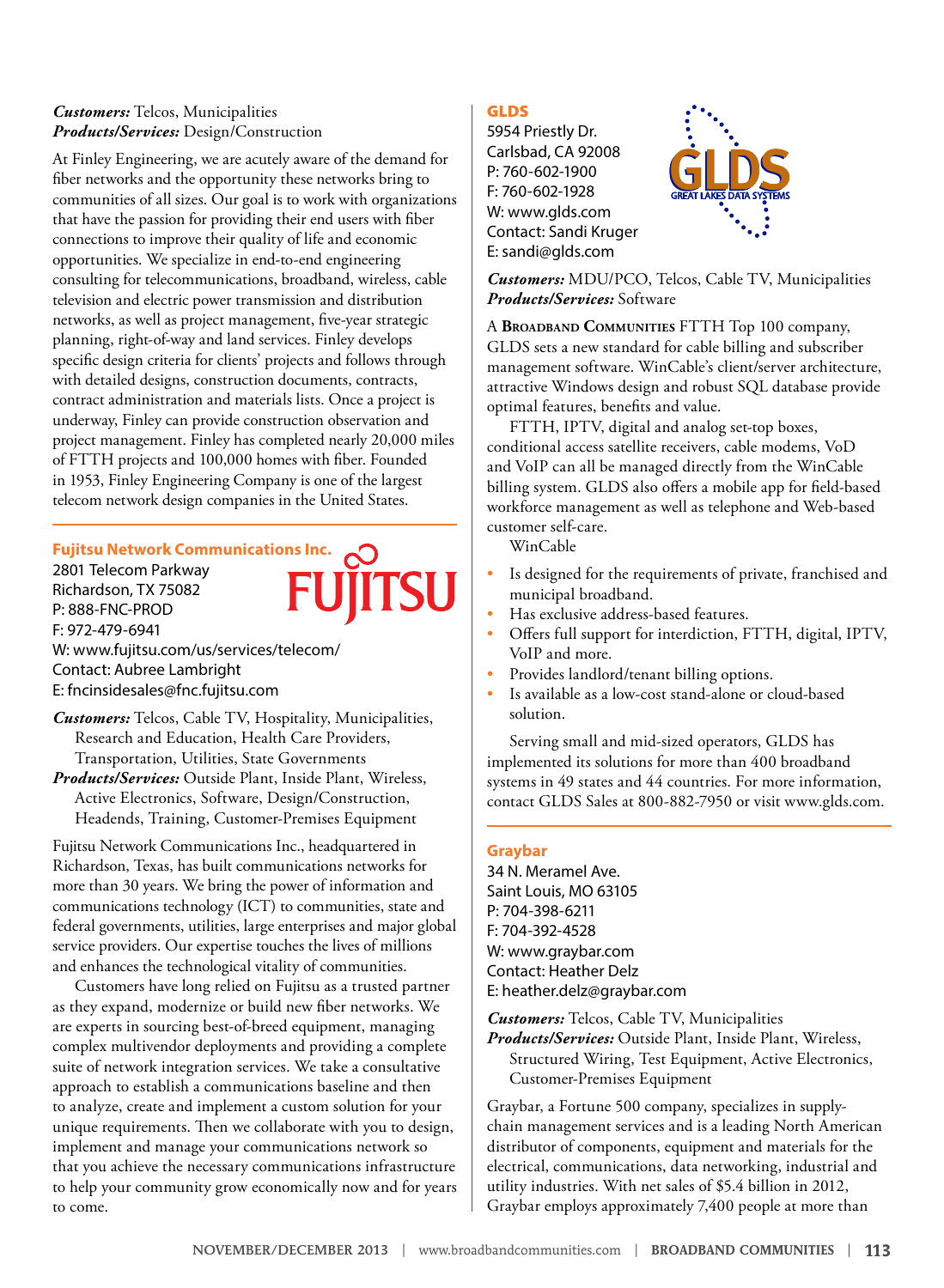240 distribution centers throughout the U.S., Canada and Puerto Rico. It is one of North America's largest and oldest employee-owned companies.

Graybar distributes a wide array of broadband and utility components, equipment and materials that service independent telephone companies, IOUs and municipalities, RUS plow contractors, wireless backhaul providers, CO contractors, CLECs, MSOs and CATV companies. FTTx solutions and architectures, as well as related solutions and services, represent a significant portion of Graybar's broadband utility business.

Graybar stocks and sells nearly 1 million items from thousands of manufacturers. Through its distribution network and value-added services, including kitting and integrated solutions, Graybar is helping its customers power, network and secure their facilities with speed, intelligence and efficiency. Contact: [heather.delz@graybar.com](mailto:heather.delz@graybar.com) for additional information.

#### **ICC**

2100 East Valencia Drive, Unit D Fullerton, CA 92831 P: 888-275-4422 F: 562-356-3100 W: [www.icc.com](http://www.icc.com) Contact: Don Lagrave E: csr@icc.com

*Customers:* MDU/PCO, Telcos, Hospitality, Municipalities, Enterprises, Military and Government Buildings, Educational Institutions, Medical Facilities *Products/Services:* Inside Plant, Structured Wiring, Training

Since 1984, ICC has been manufacturing end-to-end structured cabling solutions for data, voice, audio, video and fiber optic connectivity. ICC products have been installed in commercial enterprises, educational institutions, residences, hospitals and government facilities across the nation. We offer thousands of product SKUs, including modular connectors, faceplates, patch panels, patch cords, premises cable, cable management racks, fiber optic systems, raceways, residential enclosures and more. Our elite installers prefer ICC products for their ease of use, proven performance and 40 percent savings over the big brands. Elite installers can offer a 15-year system performance warranty without certification; certified elite installers can verify a site and offer a lifetime warranty. Go online to icc.com/Elite and join Elite, or call us at 888-ASK-4ICC.

#### **Millennium**

700 Veterans Parkway, Suite 204 Lake Geneva, WI 53147 P: 262-249-8705 W: [www.mymillennium.us](http://www.mymillennium.us) Contact: Kyle Kulow E: kyle@mtpllc.us



*Customers:* MDU/PCO, Telcos, Cable TV, Hospitality, Municipalities, Contractors, ITS DOT *Products/Services:* Outside Plant, Inside Plant, Wireless, Structured Wiring, Test Equipment, Training

Founded in 2006, Lake Geneva, Wis. based Millennium Communication and Electrical Products has already become one of the fastest-growing



companies of its kind across the nation. According to CEO James Kyle, this success can be attributed to a simple strategy adopted by the company: Pay close attention to what the customer needs and deliver unmatched service. Millennium has distribution warehouses in Lake Geneva, Wis.; Green Bay, Wis.; Chicago; Detroit; Indianapolis; Tampa Bay, Fla.; and Salt Lake City, Utah.

#### Multicom

1076 Florida Central Parkway Longwood, FL 32750 P: 407-331-7779 F: 407-339-0204 W: [www.multicominc.com](http://www.multicominc.com) Contact: Matt Conrad E: [matt@multicominc.com](mailto:matt@multicominc.com)



*Customers:* MDU/PCO, Telcos, Cable TV, Hospitality, Municipalities

*Products/Services:* Voice/Video/Internet Services, Outside Plant, Inside Plant, Wireless, Structured Wiring, Test Equipment, Active Electronics, Design/Construction, Headends, Training, Customer-Premises Equipment

Headquartered in Orlando, Fla., since 1982, Multicom is a world-class developer, manufacturer and stocking distributor of products used for video, data and voice solutions over fiber, copper and Wi-Fi for the U.S., Latin America and worldwide. Stocking 13,000 products from more than 270 of the world's major manufacturers, Multicom provides costefficient solutions and expertise to implement even the most sophisticated projects.

Multicom is proud to announce its new, affordable, GPON "Everything Included" video-data-voice-Wi-Fi solution and fiber optic product line – making it easy and affordable to deploy future-proof GPON networks in any location. Multicom's value-added services include designing distribution systems and providing a complete-priced bill of materials, then racking, balancing and crating your headend for a complete plug-and-play solution.

Multicom Invents: The Multicom TotalGUARDIAN MTG-EL24 is the most innovative remote headend server available on the market, allowing you to service and control headend equipment that has never had this capability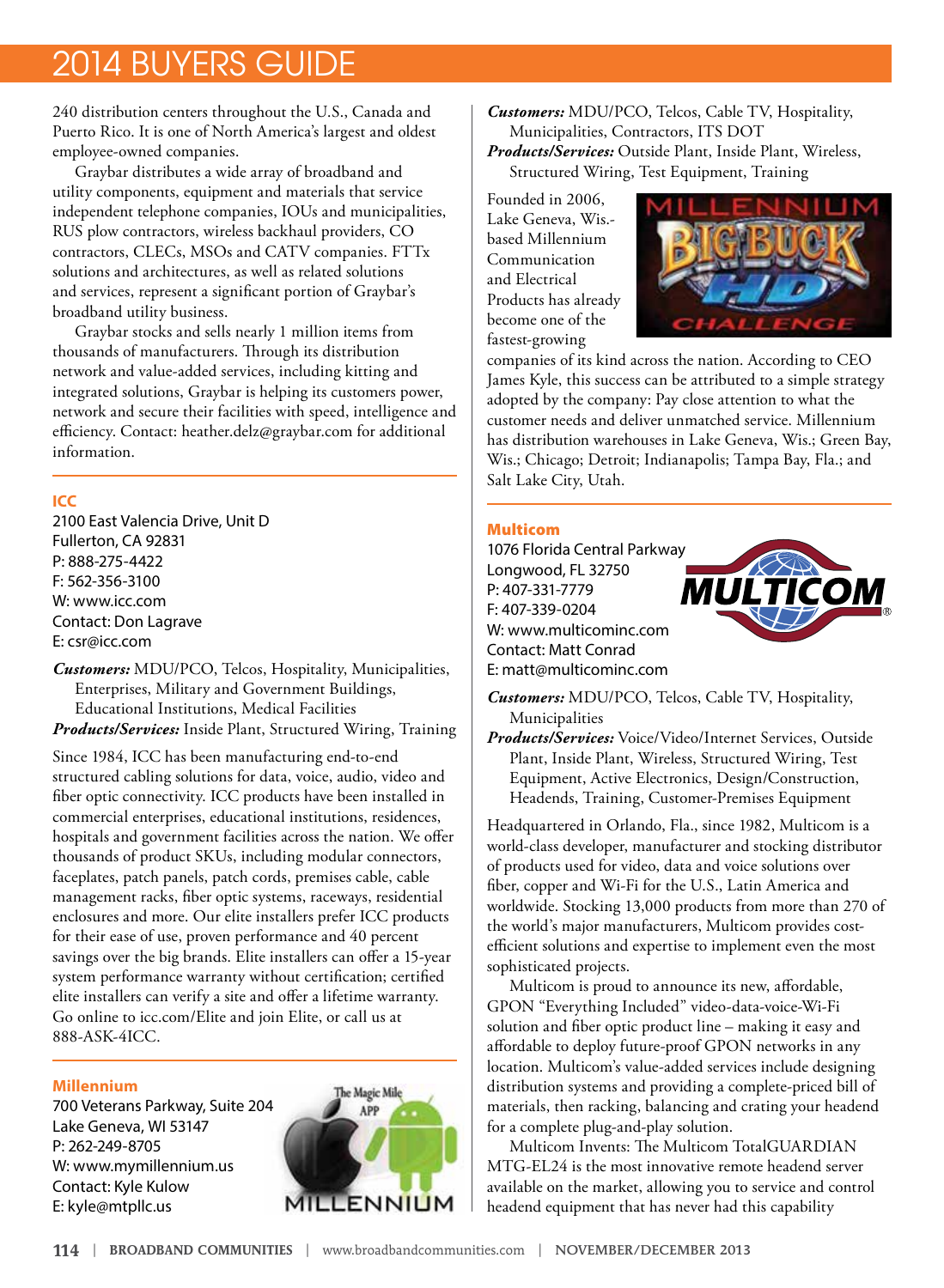before, all remotely via a smartphone, tablet, laptop or desktop computer.

Multicom maintains sales offices, rep agencies and subdistributors throughout the Americas. For competitively priced products and services, call us at 800-423-2594, email [multicom@multicominc.com](mailto:multicom@multicominc.com) or visit our premier Internet resource website at [www.multicominc.com.](http://www.multicominc.com)

#### **OFS**

200 N.E. Expressway Norcross, GA 30071 P: 888-342-3743 F: 770-798-3872 W: [www.ofsoptics.com](http://www.ofsoptics.com) Contact: OFS Sales E: [ofs@ofsoptics.com](mailto:ofs@ofsoptics.com)



*Customers:* MDU/PCO, Telcos, Cable TV, Municipalities *Products/Services:* Outside Plant, Inside Plant, Wireless, Customer-Premises Equipment

OFS can help to "Fiber-connect your Community" with high-performance, end-to-end solutions that deliver fiber directly to homes, businesses, MDUs and cellular/DAS sites. OFS's innovative portfolio includes ultra bend-insensitive EZ-Bend Optical Cables and the EZ Bend InvisiLight Solution for MDU and in-home wiring applications, AllWave ZWP single-mode fiber, Fortex and AccuRibbon outsideplant cables, FITEL fusion splicers and DirectConnect optical splitters.

OFS's corporate lineage dates back to 1876 and includes technology powerhouses such as AT&T and Lucent Technologies. Today, OFS is owned by Furukawa Electric, a multibillion-dollar global leader in optical communications. Headquartered in Norcross (near Atlanta), Ga., OFS is a global provider with facilities in China, Denmark, Germany, Russia, and the United States. For more information, please visit [www.ofsoptics.com](http://www.ofsoptics.com).

#### **Pace International**

3582 Technology Dr. NW Rochester, MN 55901 P: 507-424-4900 F: 507-424-4981 W: [www.paceintl.com](http://www.paceintl.com) Contact: Sam Schell E: [sam@paceintl.com](mailto:sam@paceintl.com)

*Customers:* MDU/PCO, Telcos, Cable TV, Hospitality *Products/Services:* Outside Plant, Inside Plant, Test Equipment, Active Electronics, Design/Construction, Headends, Training

Pace International is a DISH authorized distributor for private cable operator hardware and content and offers solutions to help operators offer voice, video and data services.

#### **Power & Tel**

2673 Yale Ave. Memphis, TN 38112 P: 901-866-3252 F: 901-320-3486 W: [www.ptsupply.com](http://www.ptsupply.com) Contact: Keith Cress E: [keith.cress@ptsupply.com](mailto:keith.cress@ptsupply.com)



*Customers:* MDU/PCO, Telcos, Cable TV, Hospitality, Municipalities

*Products/Services:* Outside Plant, Inside Plant, Wireless, Structured Wiring, Test Equipment, Active Electronics, Headends, Customer-Premises Equipment

Power & Tel specializes in the procurement, sales and materials management of communications products. Our extensive distribution network provides groups such as service providers and contractors a critical link between their network needs and the manufacturers' solutions for them. Power & Tel's portfolio includes products and solutions for broadband access, CATV, cellular backhaul, FTTx, home networking, IPTV, MDUs, optical networks, outside plant, testing and much more. Utilizing our supply-chain experience and technologies allows you to focus on serving your customer instead of managing the costs of handling inventory.

#### **Preformed Line Products**

660 Beta Dr. Mayfield Village, OH 44143 P: 440-461-5200 W: [www.preformed.com](http://www.preformed.com) Contact: Bill Upton E: [bupton@preformed.com](mailto:bupton@preformed.com)

*Customers:* Telcos, Cable TV, Municipalities *Products/Services:* Outside Plant, Inside Plant, Customer-Premises Equipment



The connection you can count on

Preformed Line Products has offered solutions for the communications and energy industries for almost 70 years. PLP's COYOTE fiber optic products are designed to offer the greatest flexibility when addressing the multitude of connection options required to support home and office networks.

COYOTE Axcess Solutions Cabinets (wall and rack mount), designed for indoor use, offer durable, protected, secure fiber splicing and connectivity. They can be ordered with adapter modules or preterminated to exact specs.

COYOTE Fiber Wall Plates and the patented COYOTE ACE (Adaptable Connection Enclosures) are compact fiber organizers used inside homes, offices or apartments. They consolidate multiple connection types within the same assembly and mount to a standard junction box or wall.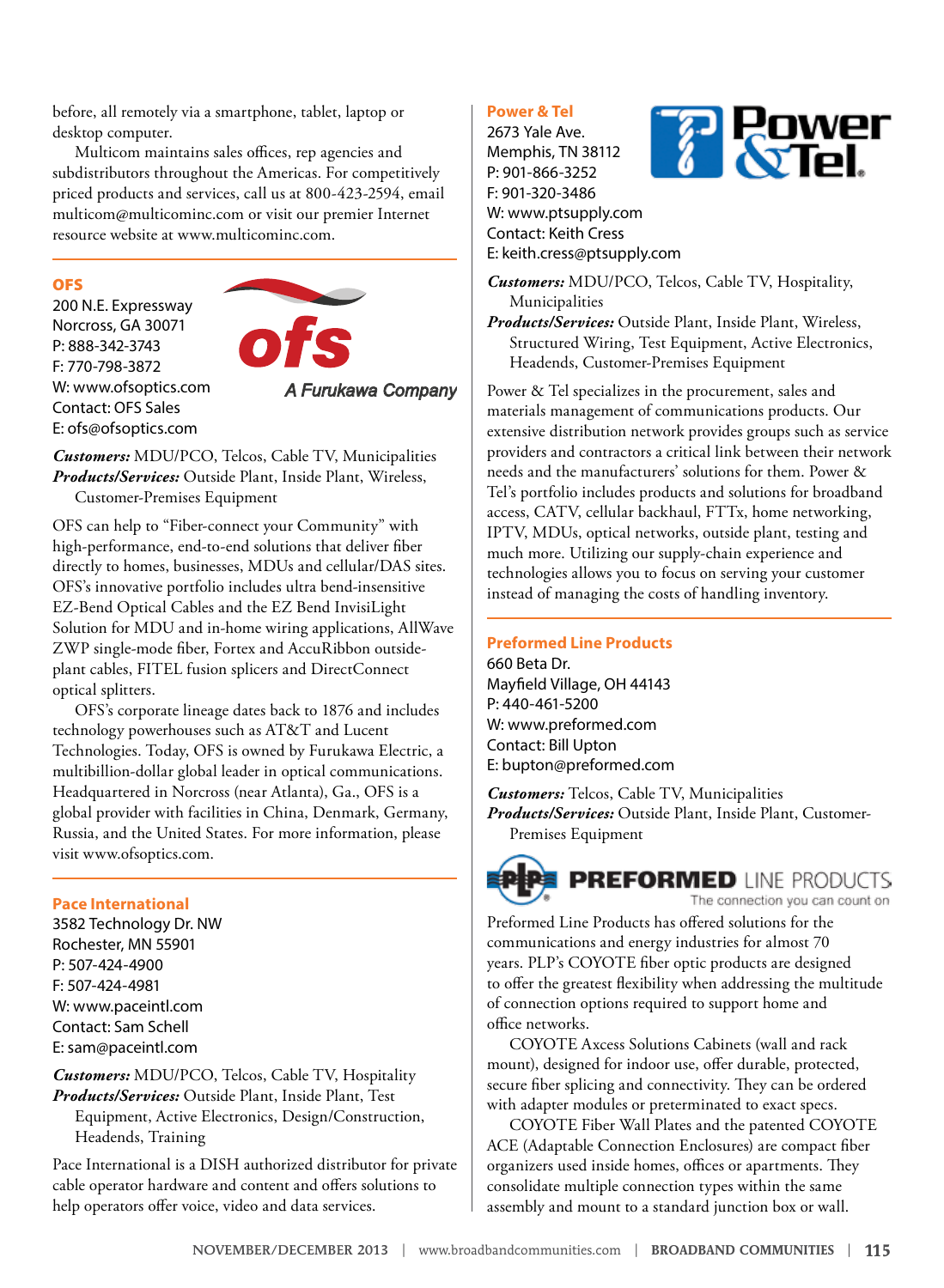Visit PLP's website at [www.preformed.com,](http://www.preformed.com) email us at [inquiries@preformed.com](mailto:inquiries@preformed.com) or call 440-461-5200 for additional information on these and other industry solutions.

#### **Primex Manufacturing Ltd.**

20160 92A Avenue Langley, BC, V1m 3A4 Canada P: 877-881-7875 F: 604-881-7835 W: [www.primexfits.com](http://www.primexfits.com) Contact: Mahmud Harji E: [info@primexfits.com](mailto:info@primexfits.com)

#### *Customers:* MDU/PCO, Telcos, Cable TV

*Products/Services:* Outside Plant, Inside Plant, Structured Wiring

Primex has been providing premium custom industrial plastic enclosures to leading telcos for years. We're the partner of choice for OSP and install-and-repair teams across North America. Our ability to design and deliver a top-quality, North American–manufactured product in collaboration with our customers, to meet every one of their enclosure needs, is what sets us apart. Primex enclosures perform like no others. Each is built specifically to answer the needs of today's broadband installers. They help telcos manage the transition to broadband with less cost and greater flexibility and adaptability for future technologies.

#### Spot On Networks

55 Church Street New Haven, CT P: 203-523-5210 F: 203-773-1947 W: [www.spotonnetworks.com](http://www.spotonnetworks.com) Contact: Jessica DaSilva E: [jdasilva@spotonnetworks.com](mailto:jdasilva@spotonnetworks.com)

*Customers:* MDU/PCO, Hospitality, Municipalities, Retail, Restaurant, Commercial

*Products/Services:* Voice/Video/Internet Services; Wireless

Spot On Networks ("SON") is a wireless Internet service provider (WISP) providing managed UserSafe Wi-Fi networks to multitenant properties, hotels and commercial spaces. SON is the leading provider of managed Wi-Fi networks to the U.S. multitenant housing market and a trusted leader in hotel Wi-Fi since 2004. SON develops Wi-Fi-backed solutions to solve the most pressing problems today's building owners face.

#### Indoor cellular problems? Get CellBoost<sup>\*</sup> TODAY!



The CellBOOST family of services provides cost-effective cellular signal solutions for properties that are experiencing poor indoor cellular coverage. In addition, CellBOOST enhances indoor radio signals, allowing first responders to have adequate indoor radio coverage.

WiFiPlus+ provides buildings with wireless energy management, building automation and security monitoring solutions to help properties save money on utilities, earn LEED credits, reduce their carbon footprints and build techsavvy buildings of the future.

Spot On Networks is the only Wi-Fi provider with UserSafe technology. UserSafe guards network users from hacking and identity theft.

#### **Sumitomo Electric Lightwave**

78 T.W. Alexander Dr. Research Triangle Park, NC 27709 P: 800-358-7378 W: [www.sumitomoelectric.com](http://www.sumitomoelectric.com), [www.futureflex.com](http://www.futureflex.com) Contact: Customer Service E: [info@sumitomoelectric.com](mailto:info@sumitomoelectric.com)

*Customers:* MDU/PCO, Telcos, Cable TV, Hospitality, Municipalities, Enterprise and Data Center Networks *Products/Services:* Outside Plant, Inside Plant, Wireless, Structured Wiring, Test Equipment, Design/ Construction, Headends, Training, Customer-Premises Equipment, Fusion Splicers, Field Installation Connectors

### **SUMITOMO ELECTRIC** I G H T W A V

Sumitomo Electric Lightwave (SEL) is a major industry leader in the development, innovation and manufacturing of optical fiber and connectivity solutions to tailor fiber optic communication, wireless, residential broadband, FTTx, data center and enterprise networks.

By offering the industry's highest-quality and most reliable optical fiber, fiber optic cable, fusion splicing equipment and accessories, field-installable connectors, passive components, FTTx solutions, EPON equipment and FutureFLEX Air-Blown Fiber and Air-Blown Cable, SEL is the trusted solutions provider for many of today's major optical fiber

network deployments.

Dedicated to continuous innovation, SEL introduces industryfirst solutions that advance information and communications networks serving North, South and Central America. Backed by outstanding customer, engineering,

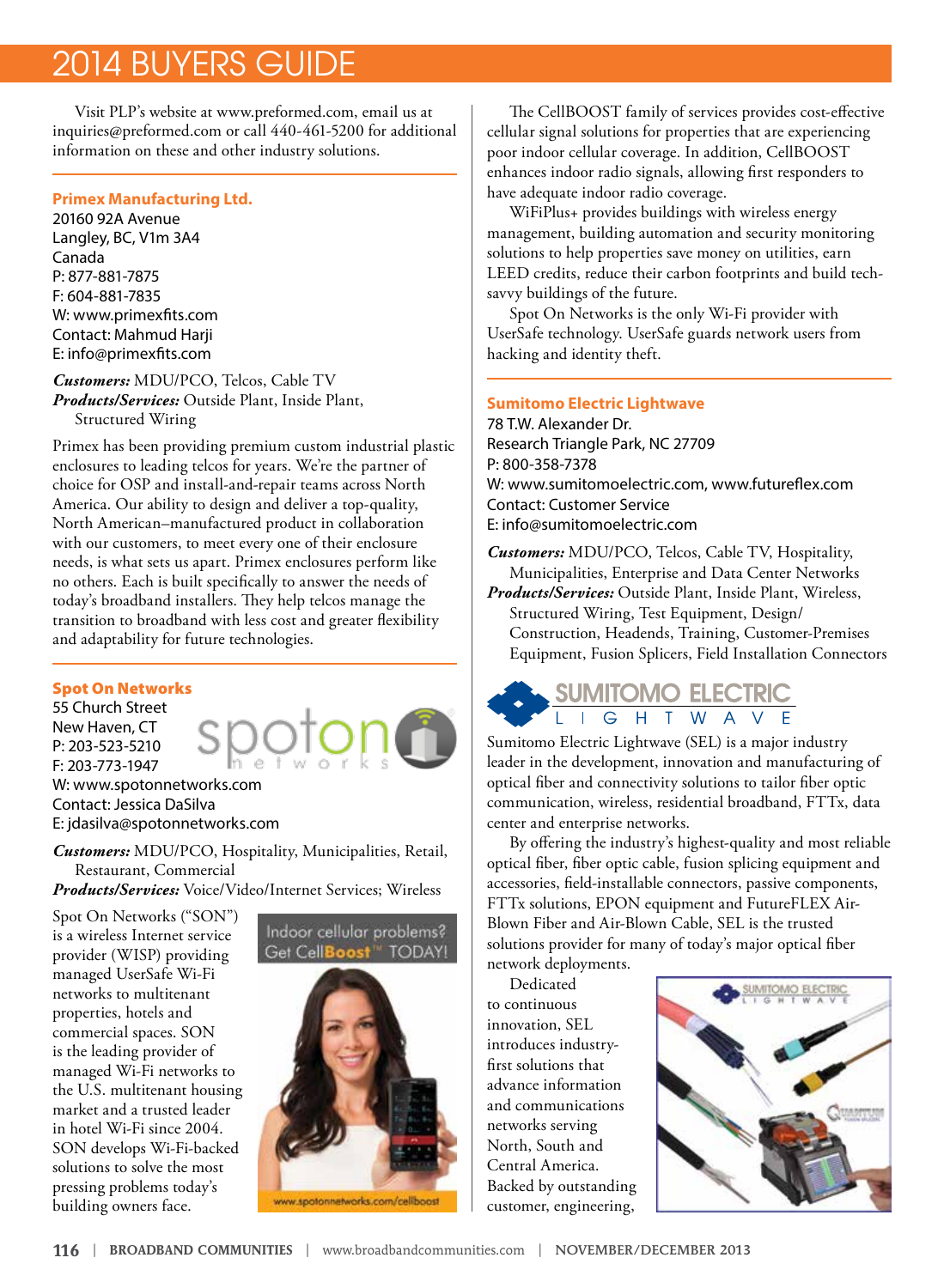technical and training services, we partner with customers to achieve their network visions.

Established in 1984, Sumitomo Electric Lightwave is a wholly owned company of Sumitomo Electric Industries Ltd., the global leader in information and communications technology with over \$20 billion in revenue and 200,000 employees worldwide.

**l**ime

#### Time Warner Cable

2551 Dulles View Dr. Herndon, VA 20171 P: 703-713-9310 W: [www.TWC.com](http://www.TWC.com) Contact: Dave Schwehm E: [dave.schwehm@twcable.com](mailto:dave.schwehm@twcable.com)

*Customers:* MDU/PCO *Products/Services:* Voice/Video/Inernet Services

When you choose Time Warner Cable, you're partnering with an industry leader who is dedicated to helping property owners and managers exceed their goals. We're all about connecting people and businesses with information, entertainment and each other. That's why we bring you the latest innovations for your home and office – hundreds of

high-definition channels, enhanced TV features, super-fast Internet and easy-to-use home phone features. All this and more, thanks to Time Warner Cable's investment in a robust, fiber-rich network. If you want apps, we have those, too. The TWC TV App makes any room a TV room. Download apps to manage your My TWC account or locate the nearest TWC Wi-Fi hotspot. Never miss your favorite show or sporting event with HBO GO, WatchESPN, Fox News and countless others, all available from Time Warner Cable. Time Warner Cable – Enjoy Better. www.twc.com.

Contact Joanne Luger at joanne.luger@twcable.com or 703-345-2749 today.

**TVC Communications** 800 Airport Rd. Annville, PA 17003 P: 888-644-6075 F: 717-944-7446 W: [www.tvcinc.com](http://www.tvcinc.com) Contact: Stephanie Beck E: [sbeck@tvcinc.com](mailto:sbeck@tvcinc.com)



*Customers:* Telcos, Cable TV, Hospitality, Municipalities *Products/Services:* Outside Plant, Inside Plant,